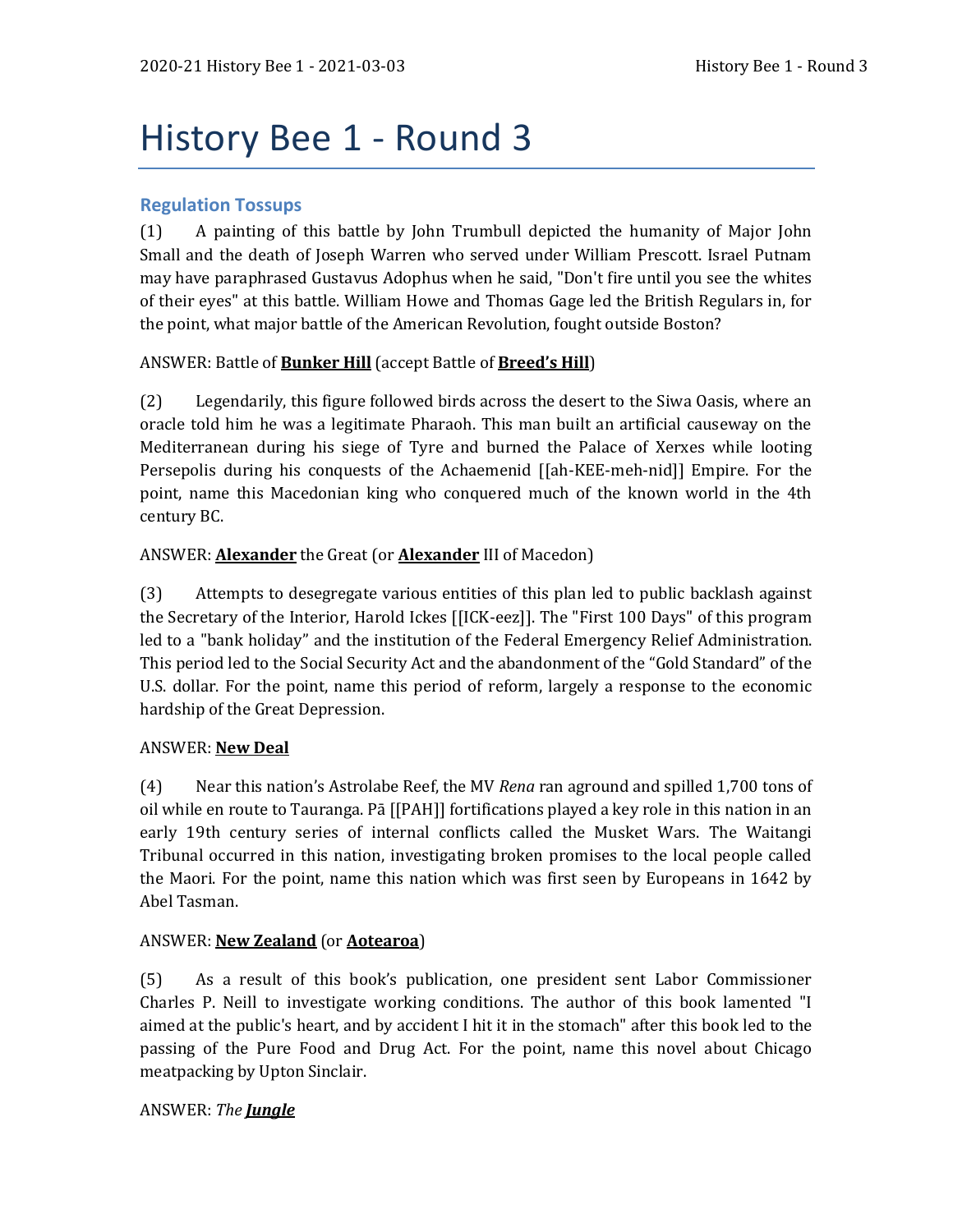(6) The official transfer of power over this territory, illustrated by Thure de Thulstrup in *Harper's Weekly*, took place in the Place d'Armes [[PLAHS DAHRM]], today Jackson Square. A U.S. senator from Massachusetts, Timothy Pickering, led a group of New England Federalists who spoke of secession due to this exchange with France. For the point, name this "Purchase" made by the Jefferson administration.

# ANSWER: **Louisiana** Purchase (or Vente de la **Louisiane**)

(7) While in this profession, the Byzantine Alexander of Tralles [[TRAH-less]] wrote the *Twelve Books*. Mikhail Ryumin was executed for fabricating a namesake "Plot" accusing Jewish men in this profession of killing high-ranking Soviets in Moscow. Medieval men in this profession wore beak-shaped masks containing herbs to avoid "bad air." For the point, name this profession which requires an oath named after the "Father of Medicine," Hippocrates.

ANSWER: **Doctor**s (accept **Physician**s; accept **Medicine** or **Medical** before mentioned; accept reasonable word forms)

(8) A senator from this state, John Crittenden, proposed a "Compromise" to prevent the impending Civil War. Braxton Bragg's attempt to capture and turn this state to the Confederacy was stopped at the Battle of Perryville. While working for the Transylvania Company, Daniel Boone blazed the Cumberland Gap, explored beyond the western border of the thirteen colonies, and settled this state. For the point, name this southern U.S. state, the birthplace of Abraham Lincoln.

## ANSWER: **Kentucky**

(9) The chaos of this conflict led to the rise of the proto-anarchist radicals known as "The Diggers," who sought to farm communal land. Prince Rupert of the Rhineland led the "Cavaliers" during this war until the Prince's banishment and the capture of Bristol. This war, with battles at Worcester [[WOO-ster]] and Marston Moor, ended with the rise of the Lord Protector, Oliver Cromwell. For the point, name this war which resulted in the death of the Stuart monarch, Charles I.

## ANSWER: **English Civil** War

(10) During this dynasty, Ding Huan invented the manually powered rotary fan for air cooling. This dynasty's capital of Chang'an [[CHAHNG AHN]] was captured by a Turkic general during his namesake An Lushan [[AHN loo-SHAHN]] Rebellion. This dynasty contested the Fergana Valley region with the Abbasid Caliphate, culminating in the Battle of the Talas River in 751. For the point, name this dynasty which followed the short-lived Sui [[SWEE]] Dynasty in the 7th century.

ANSWER: **Tang** [[TAHNG]] Dynasty (or **Tang** Empire)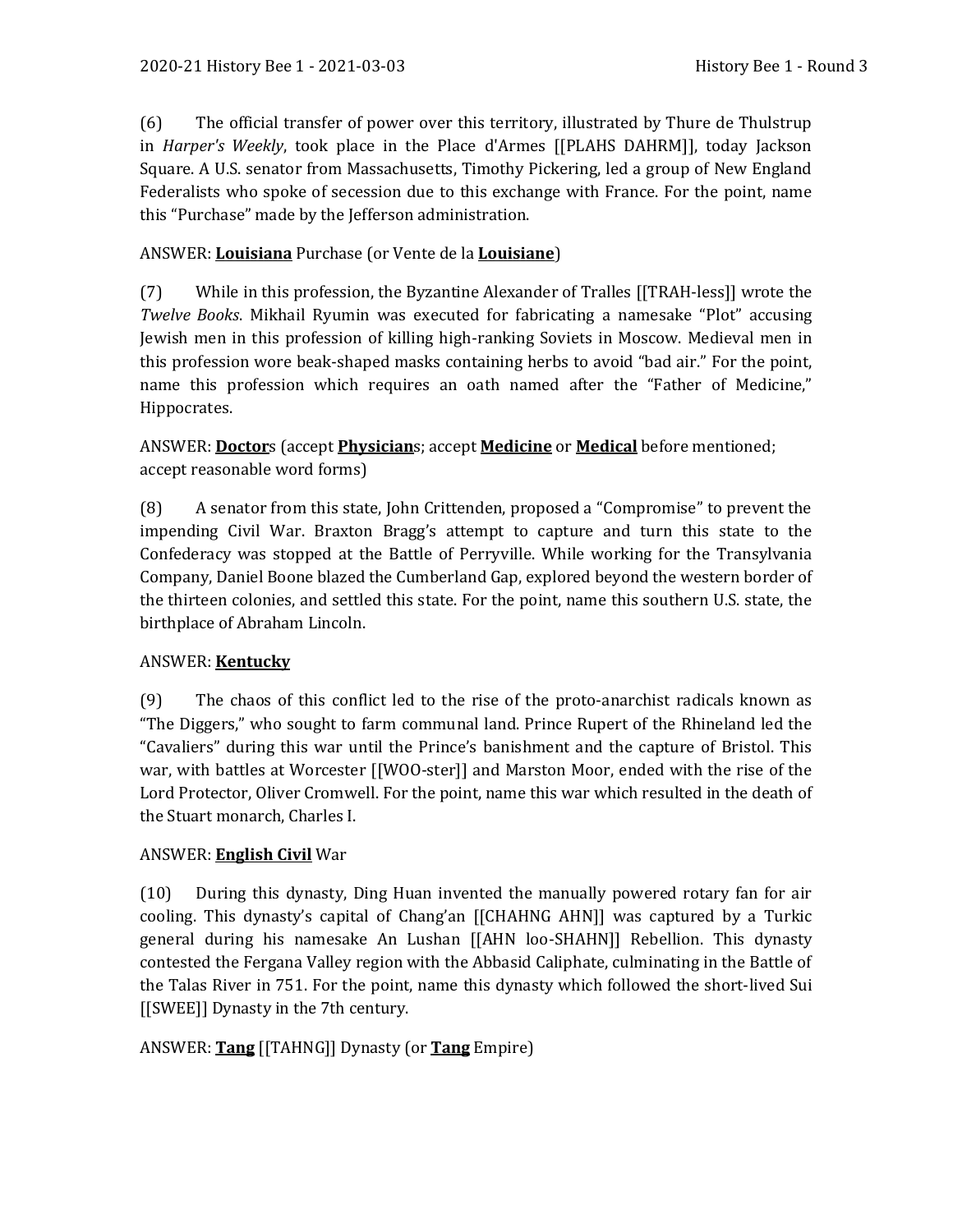(11) During this war, the International Red Cross established the first "Basel [[BAHzuhl]] Agency" which tracked POW numbers and locations. Helmuth von Moltke pincered the Army of Châlons [[shah-LOHN]] while it was en route to relieve the Siege of Metz during this war. Bismarck instigated this war by sending the Ems Dispatch, and the Napoleon III regime collapsed after their loss at Sedan. For the point, name this 1870-71 war between the Second Empire and a German confederation.

ANSWER: **Franco-Prussia**n War (accept **Franco-German** War before mentioned; accept War of **1870** before mentioned)

(12) Resistance to this reform came when a *sosai* was proclaimed in the breakaway Ezo Republic. This period led to the *chisokaisei* [[chee-soh-KAI-say]] land reform act which established private ownership rights for the first time in its nation. This event, which led to the Boshin War, ended a period of isolation named the *sakoku* under the Tokugawa Shogunate. For the point, name this "Restoration" of the Imperial throne in the 19th century which helped to modernize Japan.

ANSWER: **Meiji** Restoration (or **Meiji** Ishin; accept **Honorable** Restoration; accept synonymous answers for Restoration such as "Renovation" and "Reform")

(13) The plotters of this event fled after the pseudonymous "John Johnson" was arrested, using Watling Street to flee to the Midlands, and this event's failure is celebrated on "Bonfire Night." This event was orchestrated by Robert Catesby and Catholics who sought to take back the monarchy from James I and restore Catholic rule. For the point, name this failed 1605 "plot" in which Guy Fawkes and company attempted to blow up Parliament.

## ANSWER: **Gunpowder** Treason Plot (or **Jesuit Treason**)

(14) Archaeologist and future president of this nation, Zianon Pazniak, uncovered mass graves from the Soviet-led Kurpaty Massacre in what is now this nation. Opposition leader Svetlana Tikhanovskaya fled across the border of this nation to Lithuania after the fraudulent 2020 elections. After that election in this nation, tens of thousands of people protested the government of Alexander Lukashenko. For the point, name this Eastern European nation which takes its name from the Russian for "White Rus."

## ANSWER: Republic of **Belarus**

(15) This man's funeral in Harlem was funded by Sidney Poitier's [[PWAH-TYAYS]] wife and stage actress Ruby Dee. In the "Ballot or the Bullet" speech, this man said, "We didn't land on Plymouth Rock. Plymouth Rock landed on us." Louis Farrakhan of the Nation of Islam and COINTELPRO have both been blamed for this man's 1965 assassination. For the point, name this Civil Rights leader, a convert to Islam, who rejected his "slave name" of Little.

ANSWER: **Malcolm X** (accept Malcolm **Little** before mentioned; accept El-Hajj Malik El-**Shabazz**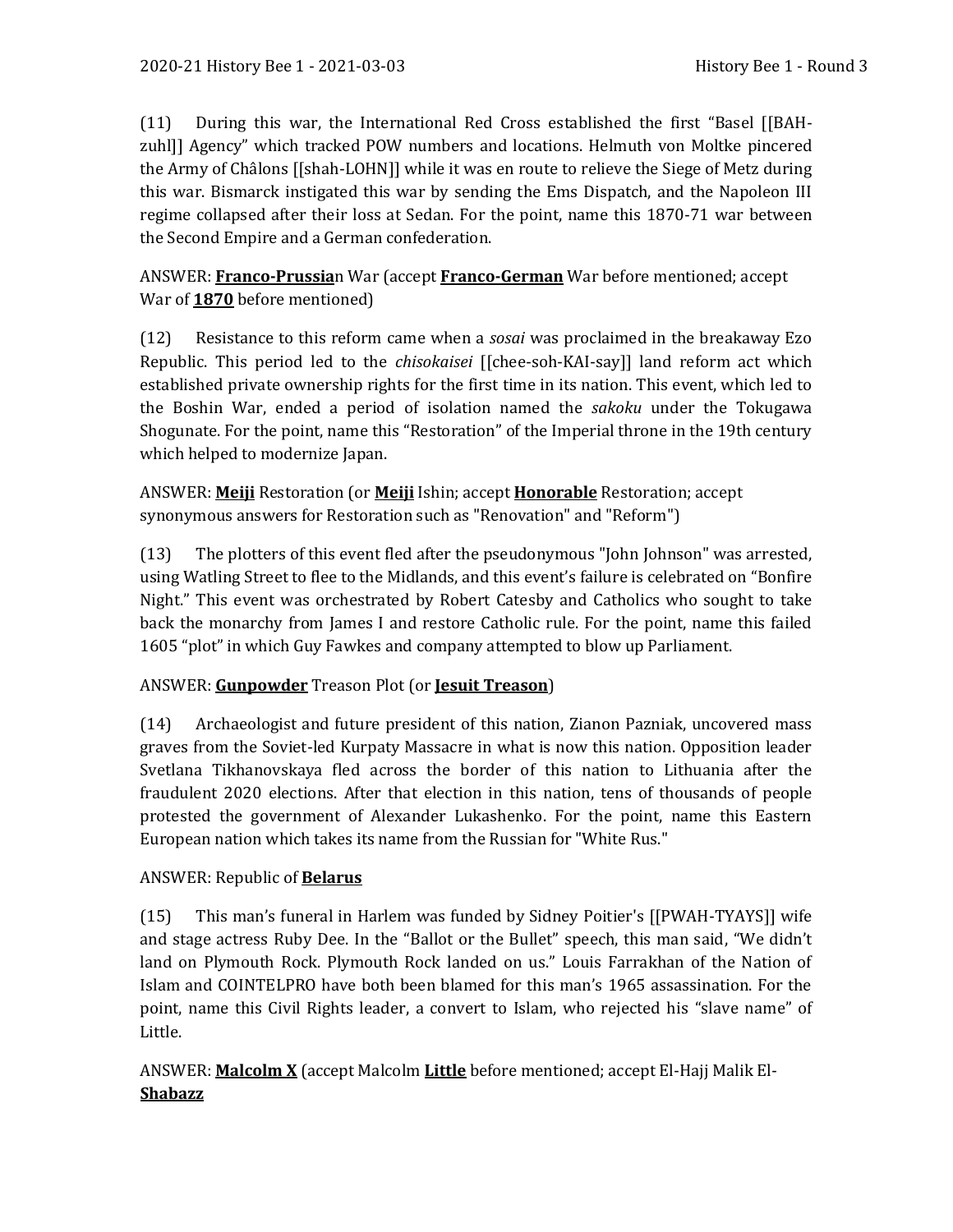(16) Set during this event, a nameless family serves as the protagonists of *When the Emperor Was Divine* by Julie Otsuka. The Civil Liberties Act of 1988 gave the still-living victims of this event 20,000 dollars in reparations. Harlan Stone's court upheld this program which had been challenged by Fred Korematsu's violation of Civilian Exclusion Order No. 34. For the point, name this forced relocation of people of an Asian ethnicity by FDR's Executive Order 9066.

ANSWER: **Japanese**-American **Intern**ment (accept descriptive answers indicating the incarceration of **Japanese**-Americans; accept Executive **Order 9066** before mentioned)

(17) The Second Treaty of Rapallo signed between this country's government and the USSR renounced all territorial acquisitions gained by this country in a prior war. Industrialist Owen D. Young formulated a debt-restructuring plan for this country. Barrels of this nation's currency were needed to buy loaves of bread due to hyperinflation which began in the early 1920s. For the point, name this country whose Weimar Republic was overthrown by the Nazis.

ANSWER: **Germany** (accept **Weimar** Republic before mentioned; accept **German Reich**; accept **German** Republic)

(18) Yasser Arafat served as this leader's best man in his 1975 wedding to a 19-year old go-go dancer nicknamed "Suicide Sarah." Benjamin Netanyahu's brother, Yonathan, and other Israeli commandos died fighting terrorists supported by this man while rescuing hostages in Operation Entebbe. This man faced an invasion from neighboring Tanzania ordered by Julius Nyrere. For the point, name this Ugandan dictator who claimed to be "The Last King of Scotland."

#### ANSWER: Idi **Amin** Dada

(19) Nuclear physicist Harold Brown held this role during the Carter administration, negotiating the never-ratified SALT II treaty. The first president of Ford outside the Ford family, Robert McNamara, held this position under JFK. Future vice president Dick Cheney served in this Cabinet position under George H.W. Bush. In January 2021, Lloyd Austin became the first Black person to serve, for the point, in what Cabinet position which leads the U.S. armed forces?

ANSWER: **Secretary** of **Defense** (do not accept or prompt on "Secretary of War")

(20) The now extinct Diquis [[DEE-kwee]] people from what is now this nation shaped 300 perfectly circular spheres near Palmar Sur. Legend has it that pirates buried the Peruvian Treasure of Lima on this nation's Cocos Island in the Pacific. This nation, the site of Lake Arenal, abolished its standing army in the 1940s after a deadly civil war. For the point, what is this Central American nation, possibly named by Columbus for the gold jewelry worn by its people?

#### ANSWER: Republic of **Costa Rica**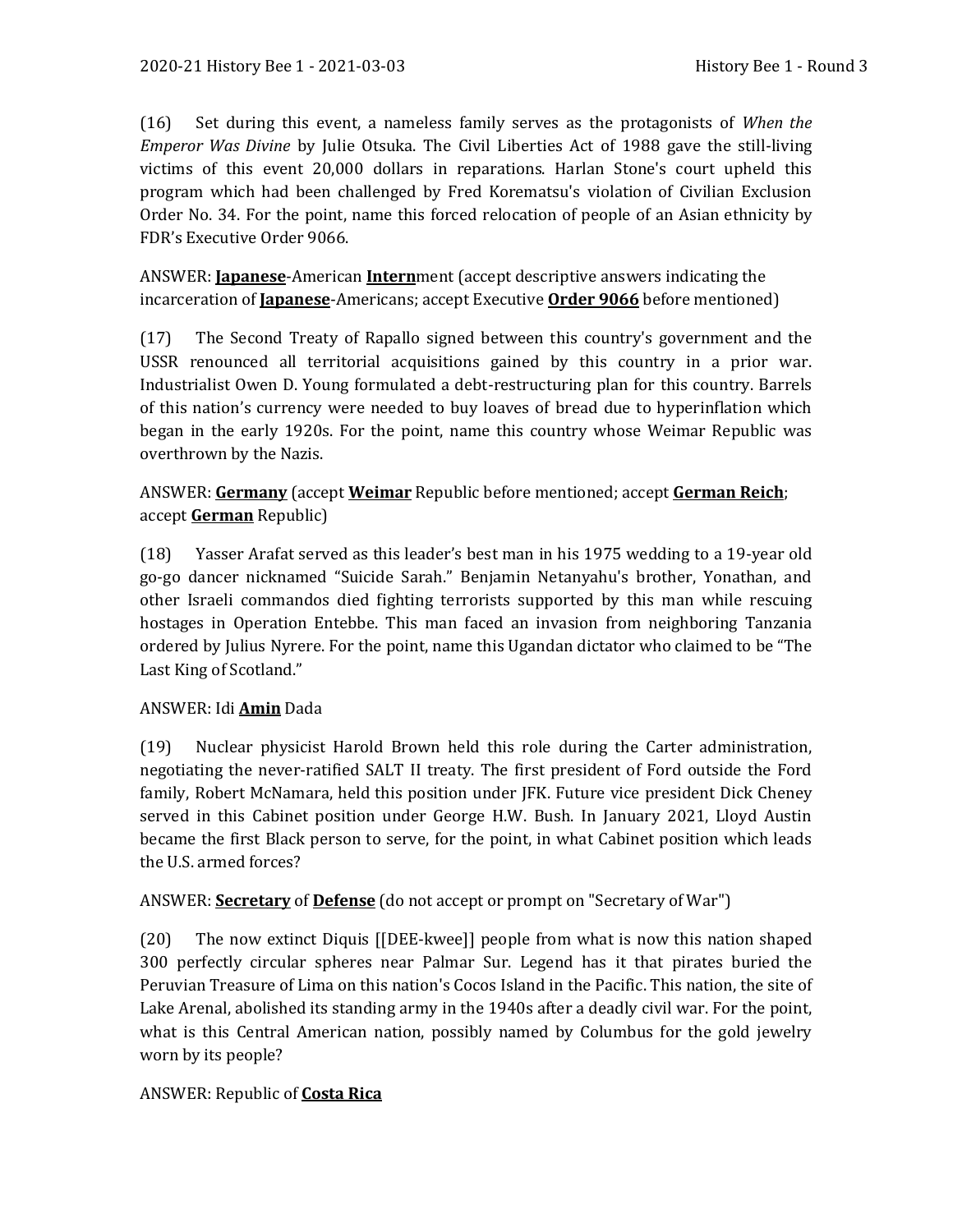(21) This institution's namesake patron bequeathed 800 pounds and his personal library to it while on his deathbed. This university was the location of the first printing press in North America and the site of Ralph Waldo Emerson's "Divinity School Address." This university, whose women's school is Radcliffe College, was led by Increase Mather at its founding as a colonial school in 1636. For the point, name this Ivy League school in Cambridge, Massachusetts.

#### ANSWER: **Harvard** University (accept **Harvard** College)

(22) A mythic figure from this nation was carried by an eagle to Pohjola [[POH-yoh-lah]] on his attempt to marry the Maiden of the North. That figure from this nation was the child of the air spirit Ilmatar. The Eternal Hammerer of this nation's myth, Ilmarinen, created the *Sampo*, later destroyed by the shaman Louhi [[LOW-hee]] while battling Väinämöinen [[vyena-MYOO-nehn]]. Elias Lonnrot wrote the *Kalevala* [[kah-leh-VAH-lah]] to compile the myths of, for the point, what Scandinavian nation?

#### ANSWER: Republic of **Finland**

(23) This organization offered the anti-clerical Mexican government ten million dollars to purge the Catholic Church during the Cristero War. The Ulysses S. Grant administration pushed through the Enforcement Act, sometimes named for this group, which allowed state militias to stop lynchings and the suppression of Black voters. Started in 1865 in Pulaski, Tennessee, for the point, what is this white nationalist group, today known for wearing white robes and conical hoods?

## ANSWER: **Ku Klux Klan** (accept **KKK**; prompt on "Klan")

(24) A composer from this country created the unfinished multi-sensory *Mysterium*, subsequently viewed in the West as "evil music." A former military engineer, César Cui [[TSAY-zahr KWEE]], is one of this nation's Mighty Five. Alexander II commissioned a musical composition to commemorate this nation's defeat of the Grande Armée of Napoleon after the Battle of Borodino. For the point, name this nation of Alexander Scriabin and Pyotr Tchaikovsky.

## ANSWER: Imperial **Russia** (accept **Russia**n Empire; accept **Russia**n Republic; accept **Soviet Union**, **USSR**, or **Union of Soviet Socialist Republics**)

(25) This revolution was a direct response to the White Revolution of the 1960s, which enfranchised women and introduced trickle-down economics. In the aftermath of this revolution, 52 American diplomats were held hostage by government-backed students for 444 days. For the point, name this 1979 overthrow of the Pahlavi dynasty which led to the rise of the theocratic government of Ayatollah Khomeini.

## ANSWER: **Iran**ian Revolution (accept **Islamic** Revolution; accept **1979** Revolution before mentioned)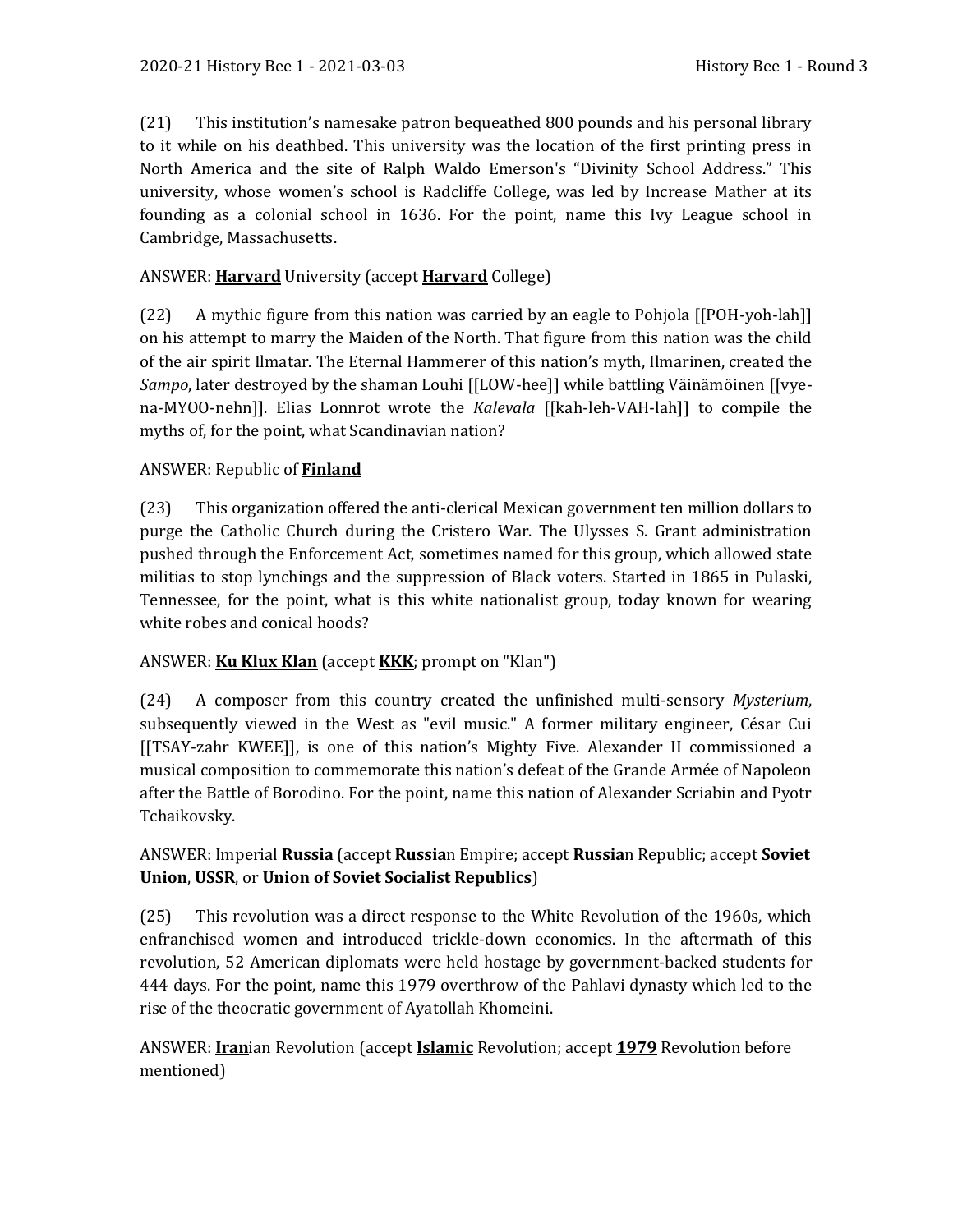(26) During this event, private planes flown by white residents out of Curtiss-Southwest Field dropped firebombs on various districts. Three days after this event, President Warren G. Harding said he hoped to "never see another spectacle like it." Sarah Page's false assault accusation against Black shoe shiner Dick Rowland triggered this event which destroyed the Greenwood District. For the point, name this 1921 destruction of the "Black Wall Street'' in an Oklahoma city.

ANSWER: **Tulsa** Race Massacre (accept **Greenwood** Massacre before mentioned; accept **Black Wall Street** Massacre before mentioned; accept "Riot" or "Pogrom" in place of "Massacre")

(27) A disaster caused by this program was described as "30% fault of nature, 70% human error" at the Seven Thousand Cadres Conference. Massive famine occurred as a result of this program's effort to kill off the Eurasian Tree Sparrow, one of the "Four Pests." The failure of this program led to the purges of the Cultural Revolution. For the point, name this Maoist program of the 1960s meant to reform Chinese agrarian society.

#### ANSWER: **Great Leap Forward** (accept The **Second Five Year Plan**, accept **Da yuejin**)

(28) In this election year, "faithless elector" Robert Satiacum, Jr. cast a Washington electoral vote for Faith Spotted Eagle, a Native American activist. In the final debate of this election year, one candidate used the term "Bad Hombres" in reference to drug lords in the U.S. This election year was clouded by suspected Russian collusion in assistance to a campaign which vowed to "Make America Great Again." For the point, name this election year in which Donald Trump won the U.S. presidency.

#### ANSWER: **2016**

(29) Friedrich Paulus's surrender in this city led to one minister's *Sportpalast* speech which called for the home front to prepare for "Total War." Vasily Zaitsev became the "Hero" of this city after killing over 200 enemy combatants as a sniper. A battle in this city halted Operation Edelweiss [[EH-dehl-vais]], the German plan to reach the oil fields of Baku in the Caucusus. For the point, what is this Soviet city named for a Georgian dictator?

#### ANSWER: **Stalingrad** (accept **Volgograd**)

(30) This man's artillery company at the Battle of Princeton forced the surrender of 200 British regulars holed up at Nassau Hall. Born in what was then the British West Indies, this man proposed the U.S. dollar to be the same weight as the most circulated coin in the U.S. at the time, the Spanish peso. This writer of the "Report on Public Credit" also authored the majority of the Federalist Papers. For the point, name this first U.S. Secretary of the Treasury.

#### ANSWER: Alexander **Hamilton**